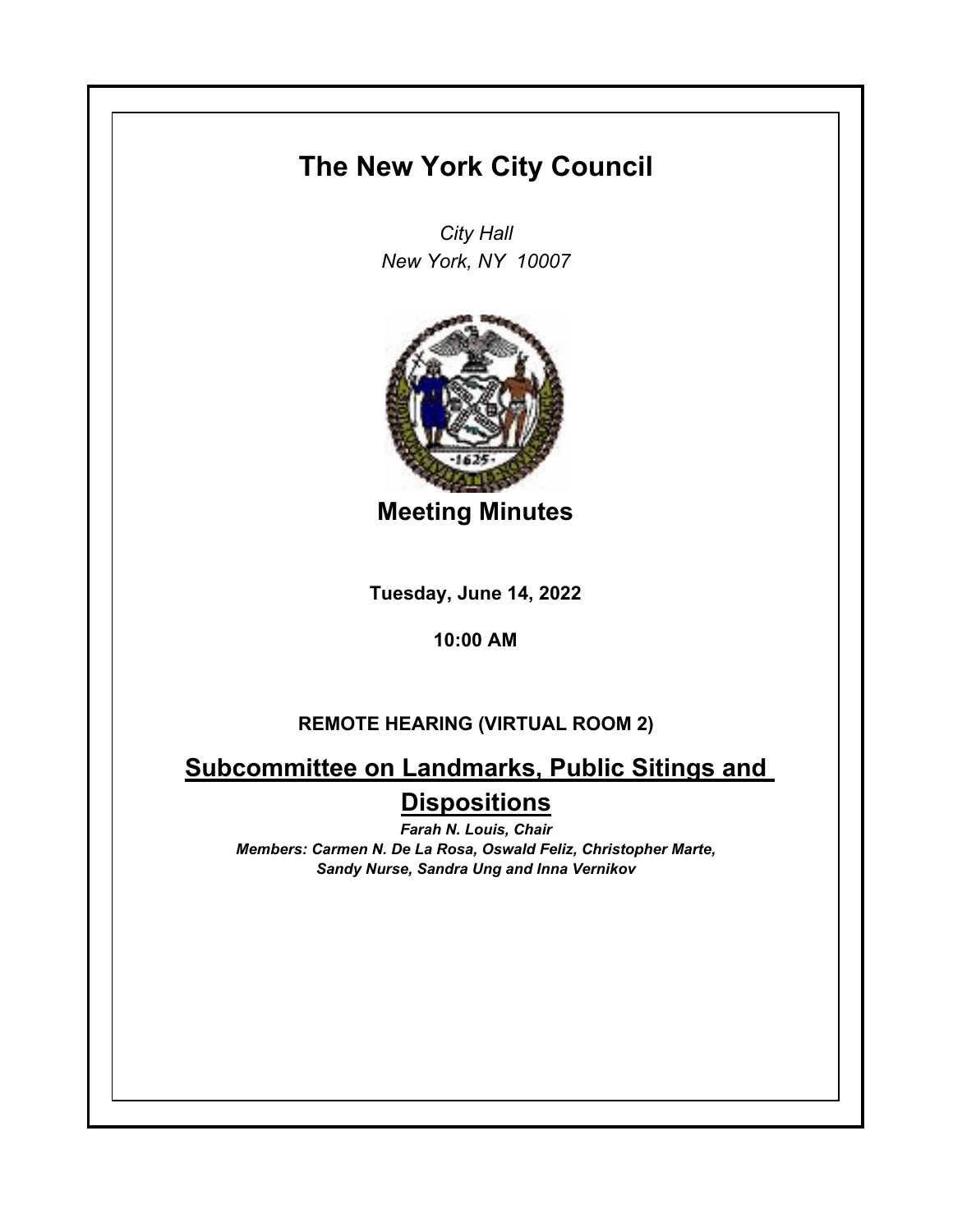| Roll Call                                                                                                                                                                                                                                                                                                                                                                                                                                                                                                                                                                                                                                                                                                      |  |  |
|----------------------------------------------------------------------------------------------------------------------------------------------------------------------------------------------------------------------------------------------------------------------------------------------------------------------------------------------------------------------------------------------------------------------------------------------------------------------------------------------------------------------------------------------------------------------------------------------------------------------------------------------------------------------------------------------------------------|--|--|
| <b>Present:</b> Louis, De La Rosa, Feliz, Marte, Nurse, Ung and Vernikov                                                                                                                                                                                                                                                                                                                                                                                                                                                                                                                                                                                                                                       |  |  |
| Other Council Members Attending: Bottcher                                                                                                                                                                                                                                                                                                                                                                                                                                                                                                                                                                                                                                                                      |  |  |
| LU 0061-2022<br>Application number C 210293 PSX (EMS Station 17 New Facility)<br>submitted by the New York City Fire Department (NYFD) and the<br>Department of Citywide Administrative Services (DCAS), pursuant<br>to Section 197-c of the New York City Charter, for the site<br>selection of property located at 1257 Morris Avenue (Block 2450,<br>Lot 42) for use as an ambulance station EMS facility, Borough of<br>the Bronx, Community District 4, Council District 16.                                                                                                                                                                                                                              |  |  |
| Attachments: May 19, 2022 - Stated Meeting Agenda, Calendar of the Landmarks, Public<br>Sitings and Dispositions Subcommittee - June 7, 2022, Calendar of the<br>Subcommittee Meetings and Land Use Meeting - June 14, 2022, Res. No.,<br><b>Committee Report</b>                                                                                                                                                                                                                                                                                                                                                                                                                                              |  |  |
| This Land Use Application was Hearing Held by Committee                                                                                                                                                                                                                                                                                                                                                                                                                                                                                                                                                                                                                                                        |  |  |
| Attachments: May 19, 2022 - Stated Meeting Agenda, Calendar of the Landmarks, Public<br>Sitings and Dispositions Subcommittee - June 7, 2022, Calendar of the<br>Subcommittee Meetings and Land Use Meeting - June 14, 2022, Res. No.,<br><b>Committee Report</b>                                                                                                                                                                                                                                                                                                                                                                                                                                              |  |  |
| A motion was made that this Land Use Application be Approved by Subcommittee<br>approved by Roll Call.                                                                                                                                                                                                                                                                                                                                                                                                                                                                                                                                                                                                         |  |  |
| Affirmative: 7 - Louis, De La Rosa, Feliz, Marte, Nurse, Ung and Vernikov                                                                                                                                                                                                                                                                                                                                                                                                                                                                                                                                                                                                                                      |  |  |
| LU 0062-2022<br>Application number C 210294 ZSX (EMS Station 17 New Facility)<br>submitted by the New York City Fire Department (FDNY) and the<br>Department of Citywide Administrative Services (DCAS), pursuant<br>to Sections 197-c and 201 of the New York City Charter for the<br>grant of a special permit pursuant to Section 74-67 of the Zoning<br><b>Resolution to allow a FDNY Emergency Medical Service (EMS)</b><br>Station use to be located in a residence district, in connection<br>with a proposed 2-story EMS station building, on property located<br>at 1257 Morris Avenue (Block 2450, Lot 42), in an R7-1 District,<br>Borough of the Bronx, Community District 4, Council District 16. |  |  |
| Attachments: May 19, 2022 - Stated Meeting Agenda, Calendar of the Landmarks, Public<br>Sitings and Dispositions Subcommittee - June 7, 2022, Calendar of the<br>Subcommittee Meetings and Land Use Meeting - June 14, 2022, Res. No.,<br><b>Committee Report</b>                                                                                                                                                                                                                                                                                                                                                                                                                                              |  |  |

**This Land Use Application was Hearing Held by Committee**